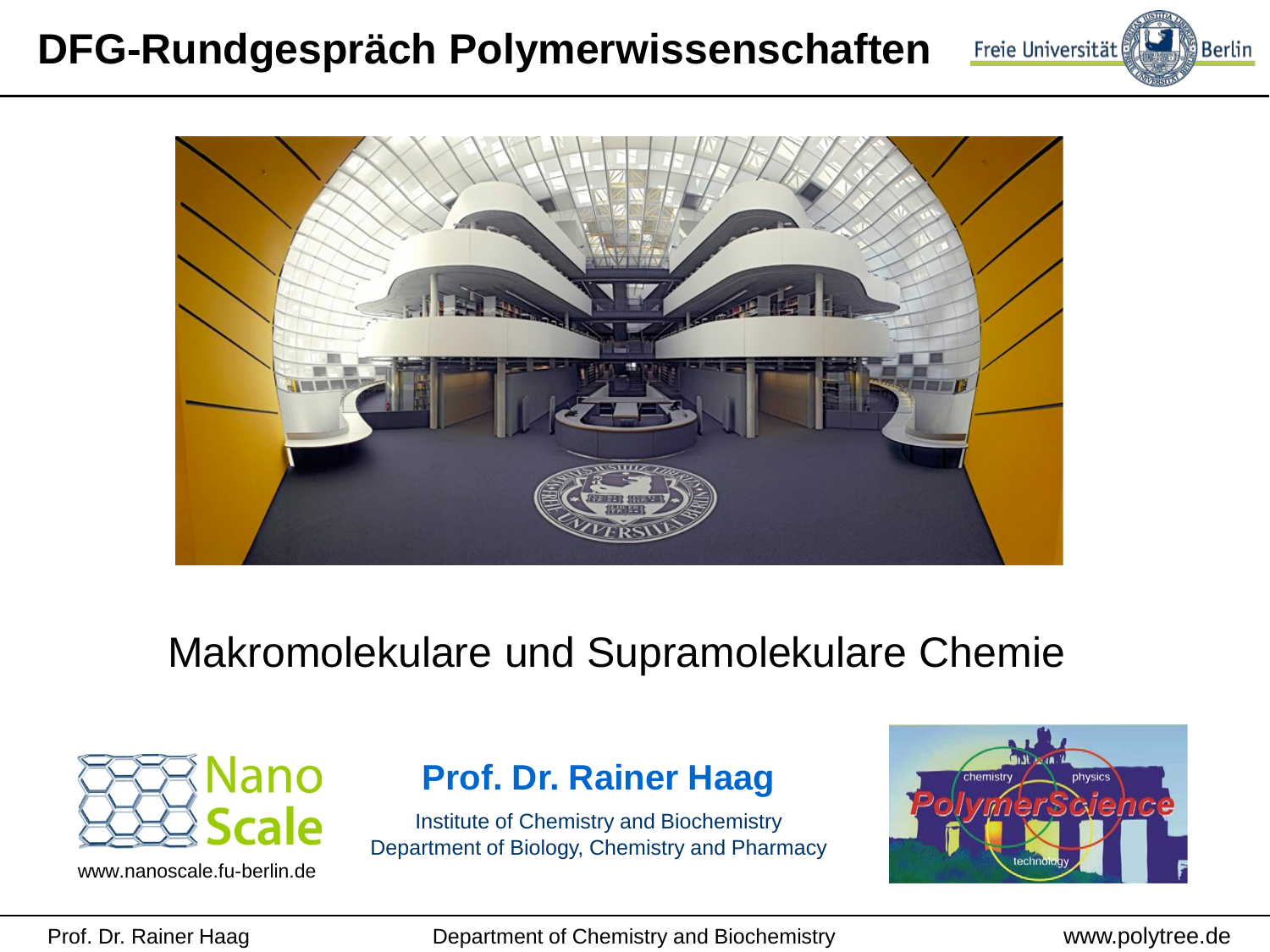

## **General Challenges for Polymer Chemistry**

- Precise Control of Heterogeneity and Multiple Functionality
- Simple and Robust Protocols for Complex Architectures
- Self-Replicating/Templating with Error Correction
- Advanced Molecular Recognition and Self-Assembly
- Complex Hybrid Materials

# **Electronic, Mechanical and Environmental Polymers**

- Improved Conjugated Polymers
- Directionally Moving Polymers
- Reduced Environmental Impact

NSF Round Table: T. P. Lodge et al. *Macromolecules 2009, 42, 465.*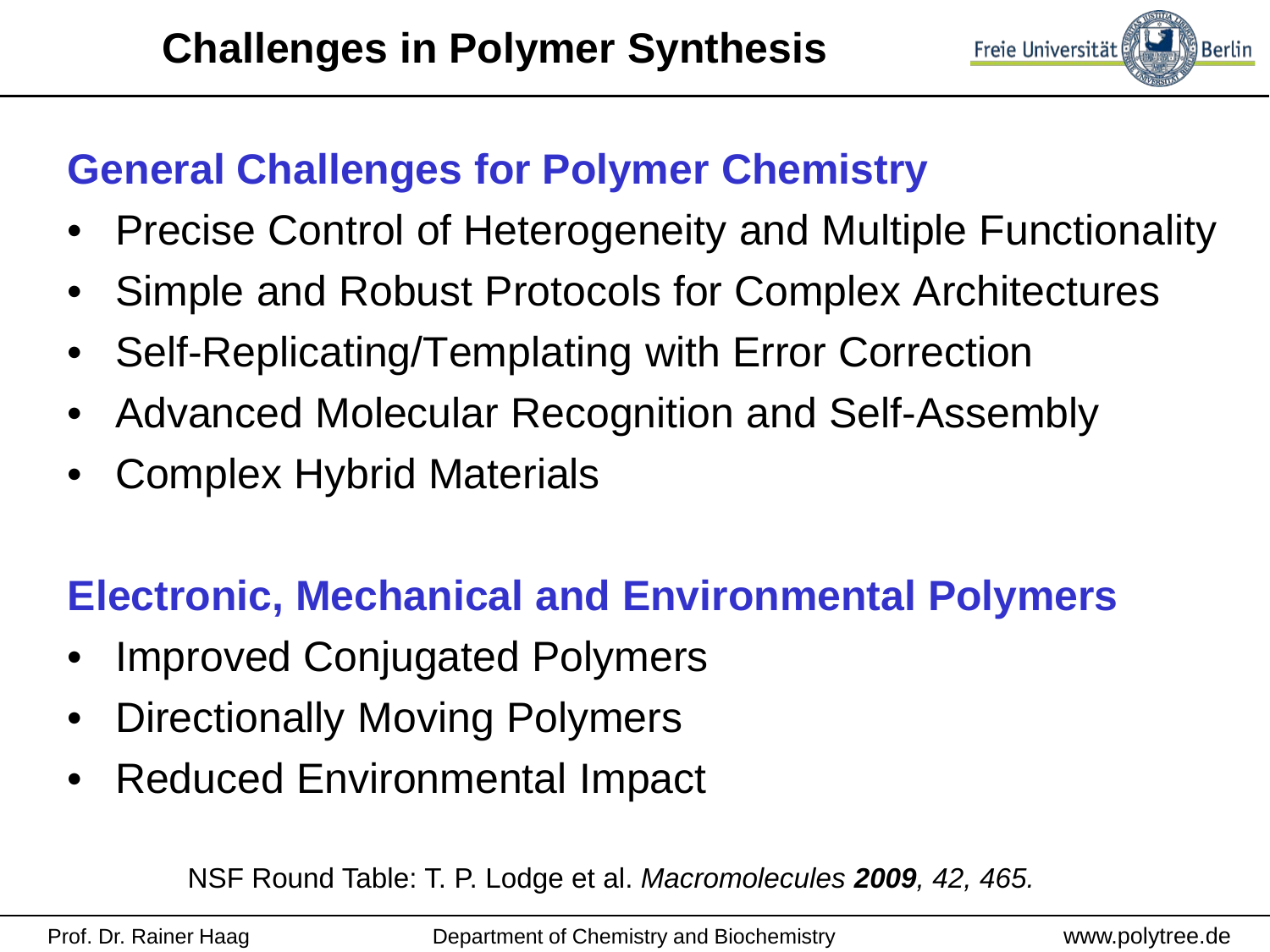

### Pathogen Cell Interactions (Bacteria and Viruses)



#### **Virus-Cell Adhesion Monovalent and Multivalent Competition**

M. Mammen, G. M. Whitesides, et al. *Angew. Chem.* **1998***, 110*, 2908.

C. Fasting, R. Haag, et al. *Angew. Chem.* **2012***, 124*, 10622.

www.sfb765.de

Prof. Dr. Rainer Haag Department of Chemistry and Biochemistry www.polytree.de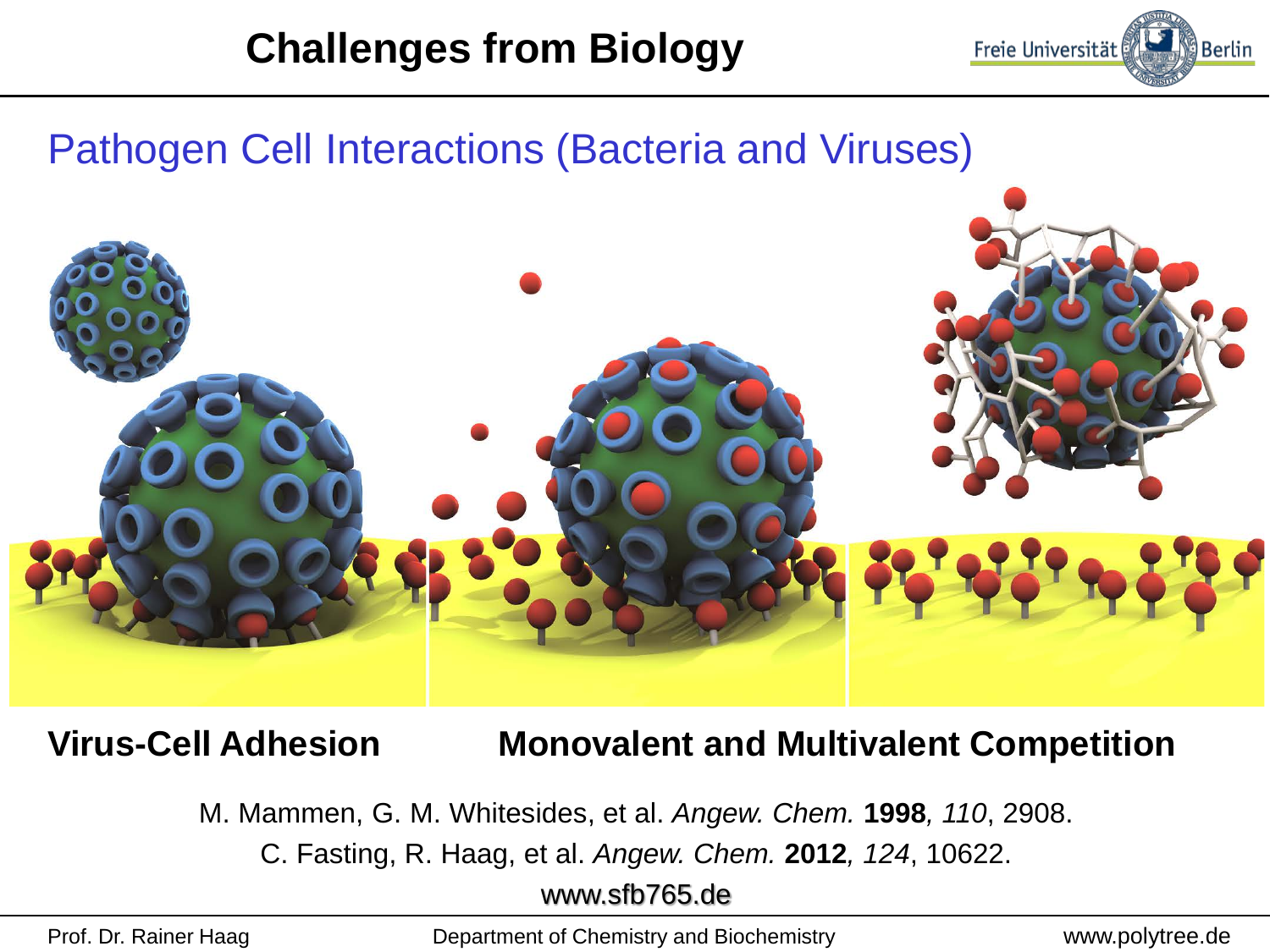# **Challenges for Polymer Architectures**



#### **Controlled 1D architectures**

- **Length**
- **Flexibility**
- **Multifunctionality**



www.tutorgigpedia.com



#### **Asymmetric 2D architectures**

- **Stiffness**
- **Sheet Size**
- Side Differentiation

#### **Multifunctional 3D Architectures**



• Flexibility and Shape Control



Prof. Dr. Rainer Haag Department of Chemistry and Biochemistry www.polytree.de